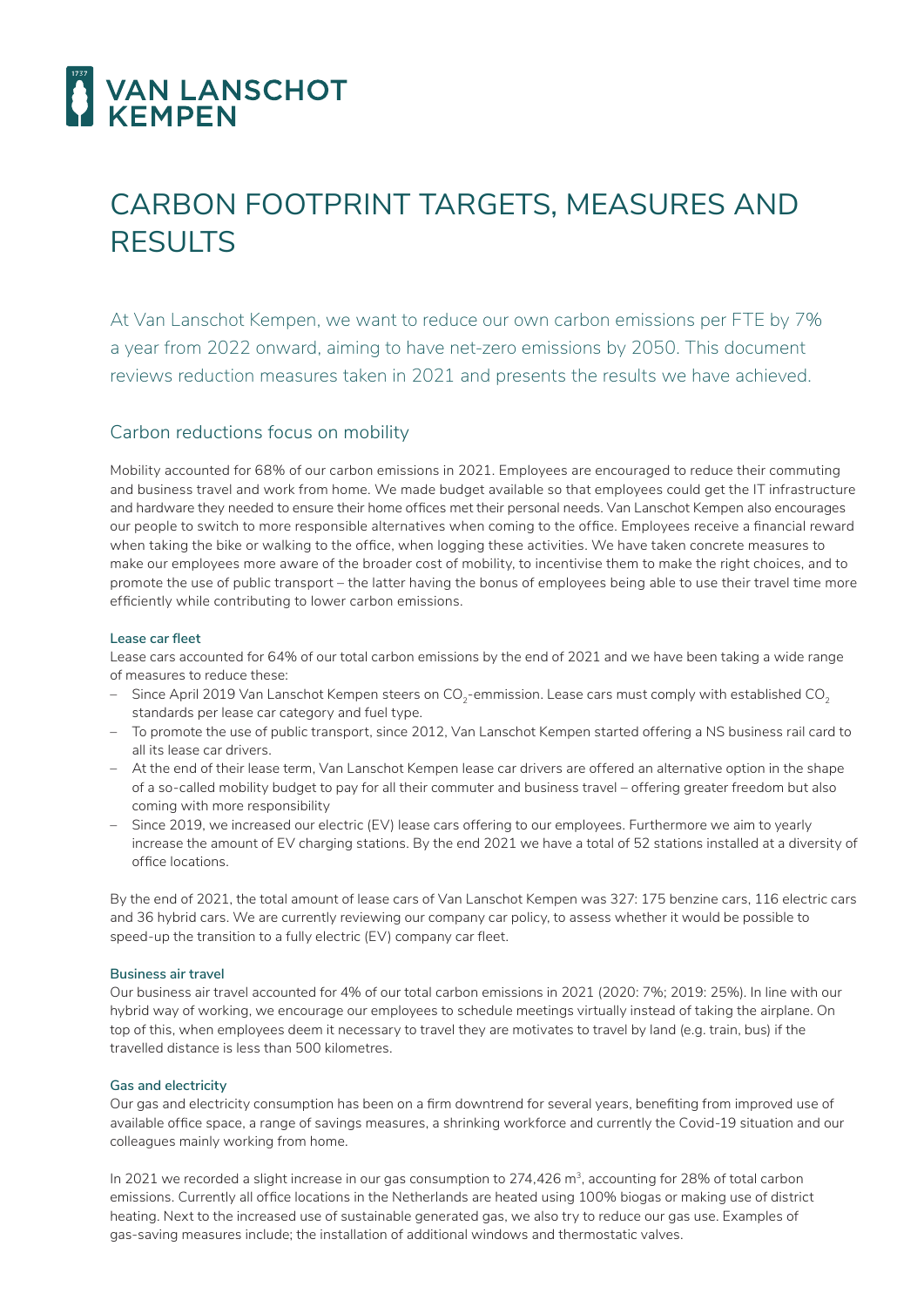Electricity consumption in 2021 came down by 8% to 4.6 million KWh, mainly due to Covid-19 and our colleagues working more from home. Next, we have made our office organization more efficient while also using more LED and sensor lighting, energy-efficient monitors and laptops, smart energy meters, etc.

Our green power percentage increased to 100% in 2021, from 99.9% in 2020. All our offices now make use of green power. Given the use of only green power, carbon emissions related to electricity consumption was again minor in 2021.

## Carbon reductions achieved

The graphs on the next page give an overview of our carbon reduction for the own organisation, balance sheet and assets under management (AuM). We have made a clear contribution towards a net-zero economy since we started measuring the footprint of our own organisation in 2011 (74% carbon reduction). 2020 and 2021 were extraordinary years in this regard as – due to Covid-19 – we travelled less and worked from home more often. Compared with 2020, Covid-19 restrictions were less strict in 2021, which meant that our absolute carbon footprint increased slightly. Due to our increased workforce, emissions per FTE decreased by 6.2%.

In 2021, we also decreased the carbon footprint of our balance sheet (from 54,383 tonnes CO<sub>2</sub>e in 2020 to 51,061 tonnes CO<sub>2</sub>e) and the aggregate carbon footprint of our AuM (from: 4.9 million tonnes CO<sub>2</sub>e in 2020 to 3.6 million tonnes CO<sub>2</sub>e in 2021). Both reductions are likely due in part to the pandemic-related lockdowns over the course of 2020. The data which we use to determine these footprints is only available one year later.



#### **Absolute carbon footprint of own operations**



#### **Relative carbon footprint of own operations - per FTE**